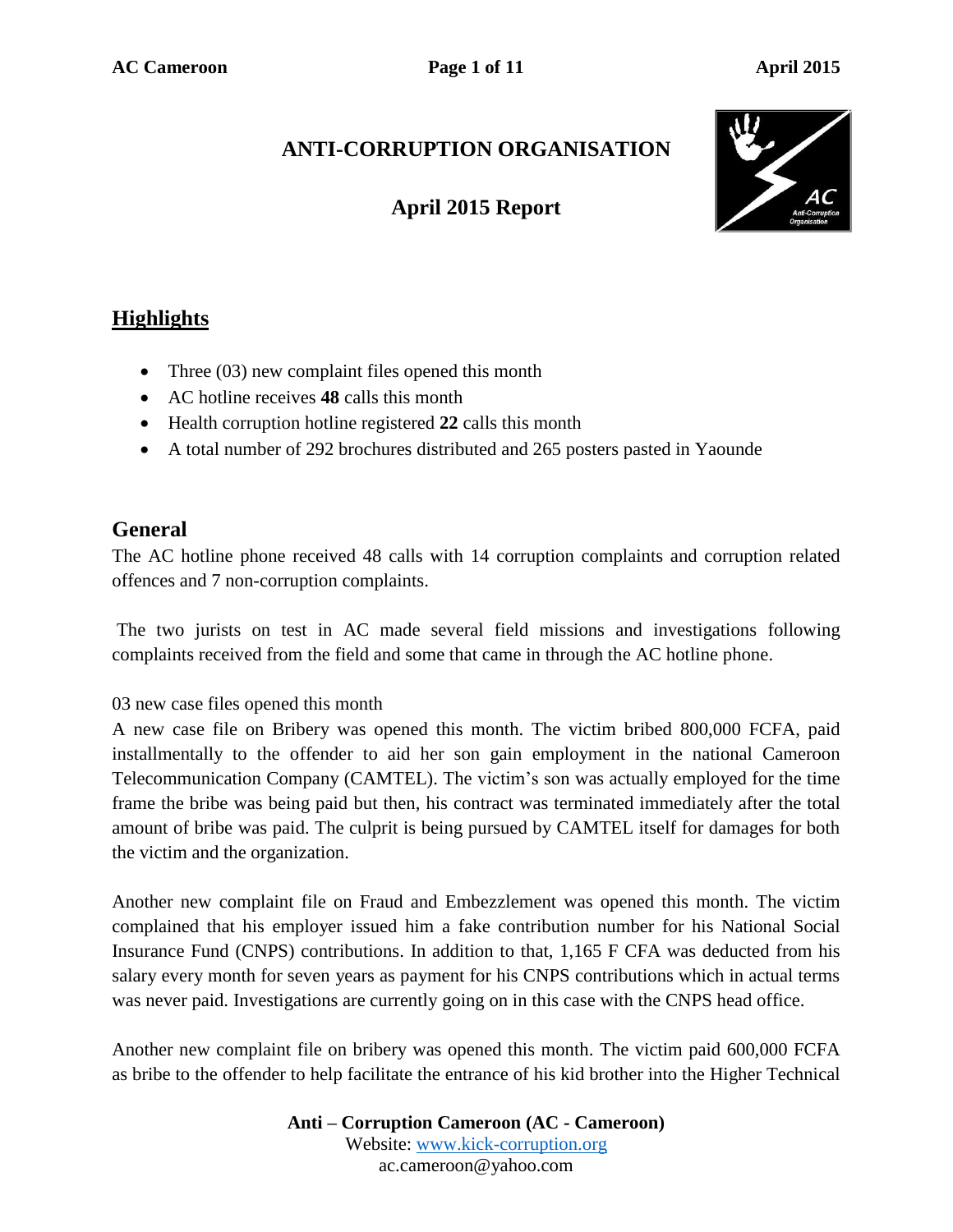**AC Cameroon Page 2 of 11 April 2015**

Training College (ENSET) Kumba. The victim's brother did not pass the entrance examination and he has been struggling to recuperate his money in vain. Investigations are ongoing.

The distribution of brochures and pasting of posters remain the major activities carried out this month in order to recruit victims of corruption. Posters were pasted and brochures distributed in corruption hotspots in some markets in Yaounde including the Mvog-betsi, Madagascar, Melen, Mendong and Essos markets.

Case follow-up this month continues with the old court case of motor bike riders against the head of the Nkolbisson municipal storeroom still at the level of hearings in the high court in Yaoundé. The next hearing is slated to take place on June  $17<sup>th</sup>$  2015. AC is pushing for the defendant to be tried in absentia considering the fact that he has not been attending court hearings.

AC contacted the colonel in charge of the case of the concrete dealer against the Sheriff of the civil engineering unit of the military base located at Olembe that was being resolved following military rules. The colonel appealed to AC to hold on as the decision was not ready to be made public yet.

A court case is being prepared with regards to the case file opened last month on corruption and oppression. The victim complained against a market councilor and a commissioner of police who acted in complicity to arrest and lock her up in a male cell room at the mokolo police station where she was raped. AC is in the process of assembling other victims as replication for the case.

## **Health Corruption Hotline**

The health corruption hotline received 22 calls this month with no complaints registered. Reason for this decrease in calls and lack of complaints is justified from the fact that health corruption field work which normally pushes the population to call has not been done since the beginning of the year.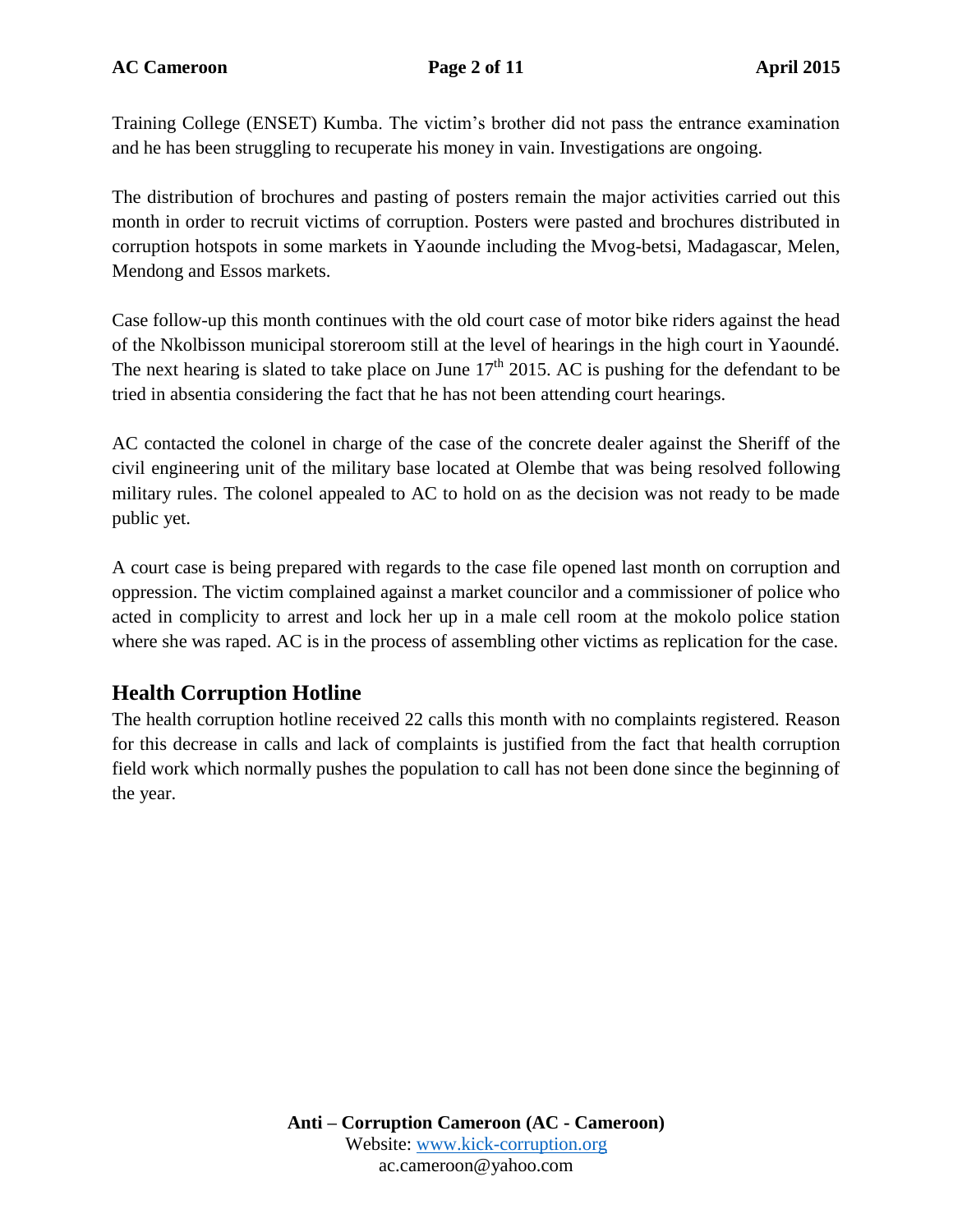

78% of calls were responsive while 22% of calls were not responsive

## **Gender**



As usual, the male gender registered 71% of callers while the female gender participated with just 22% of calls.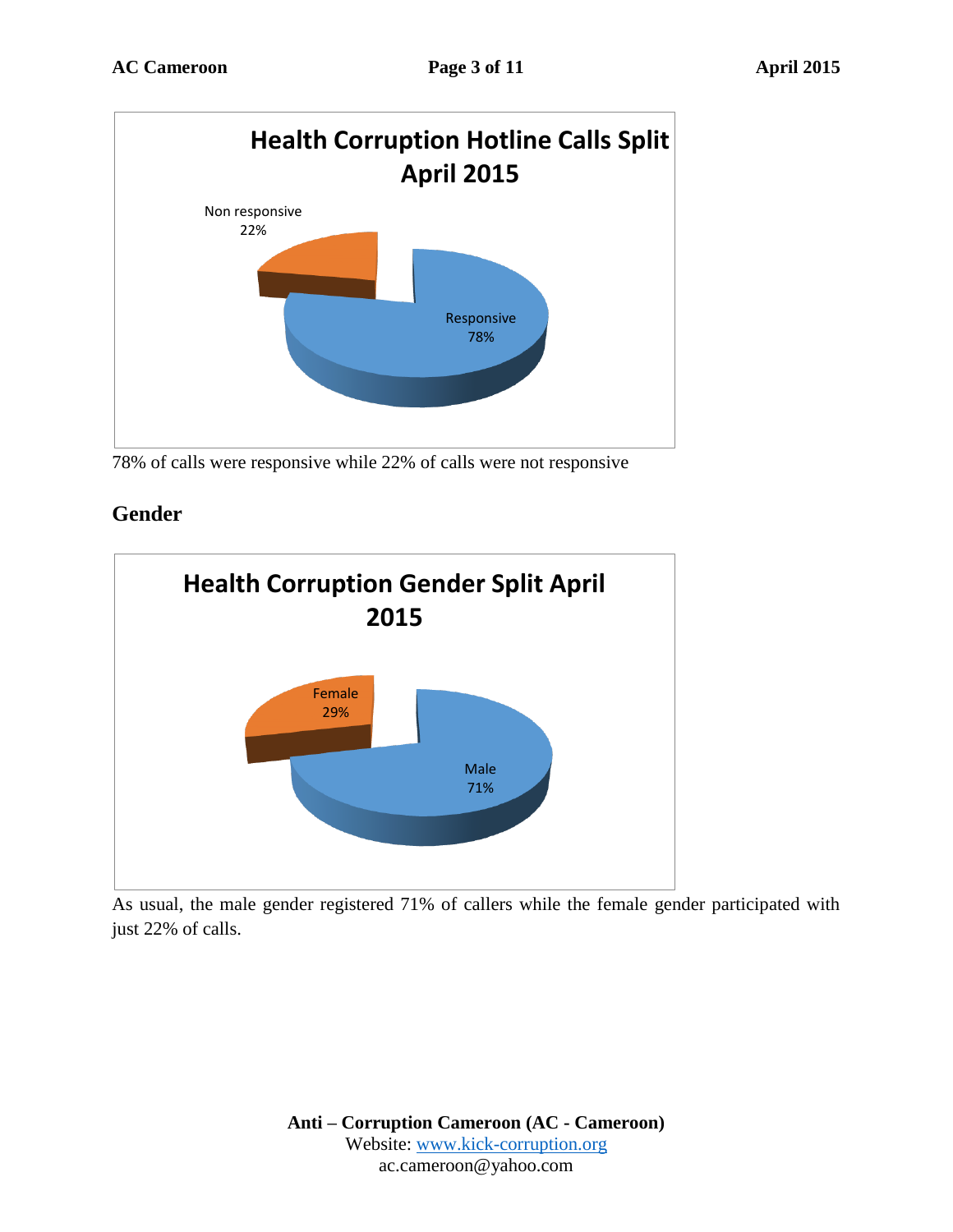## **Age Range of Callers**



This month of April 2015, the youth age-range which is normally second came first with 71% of calls while the adult age range put in 29% of calls.

## **Regional representation**



Interesting this month of May 2015 is that callers from the Centre region who never participate much in calls registered the highest number of calls with 34%, followed by the North West and Adamawa regions with 22% each and lastly, the West and South West regions which had 11% each as well.

> **Anti – Corruption Cameroon (AC - Cameroon)** Website: www.kick-corruption.org ac.cameroon@yahoo.com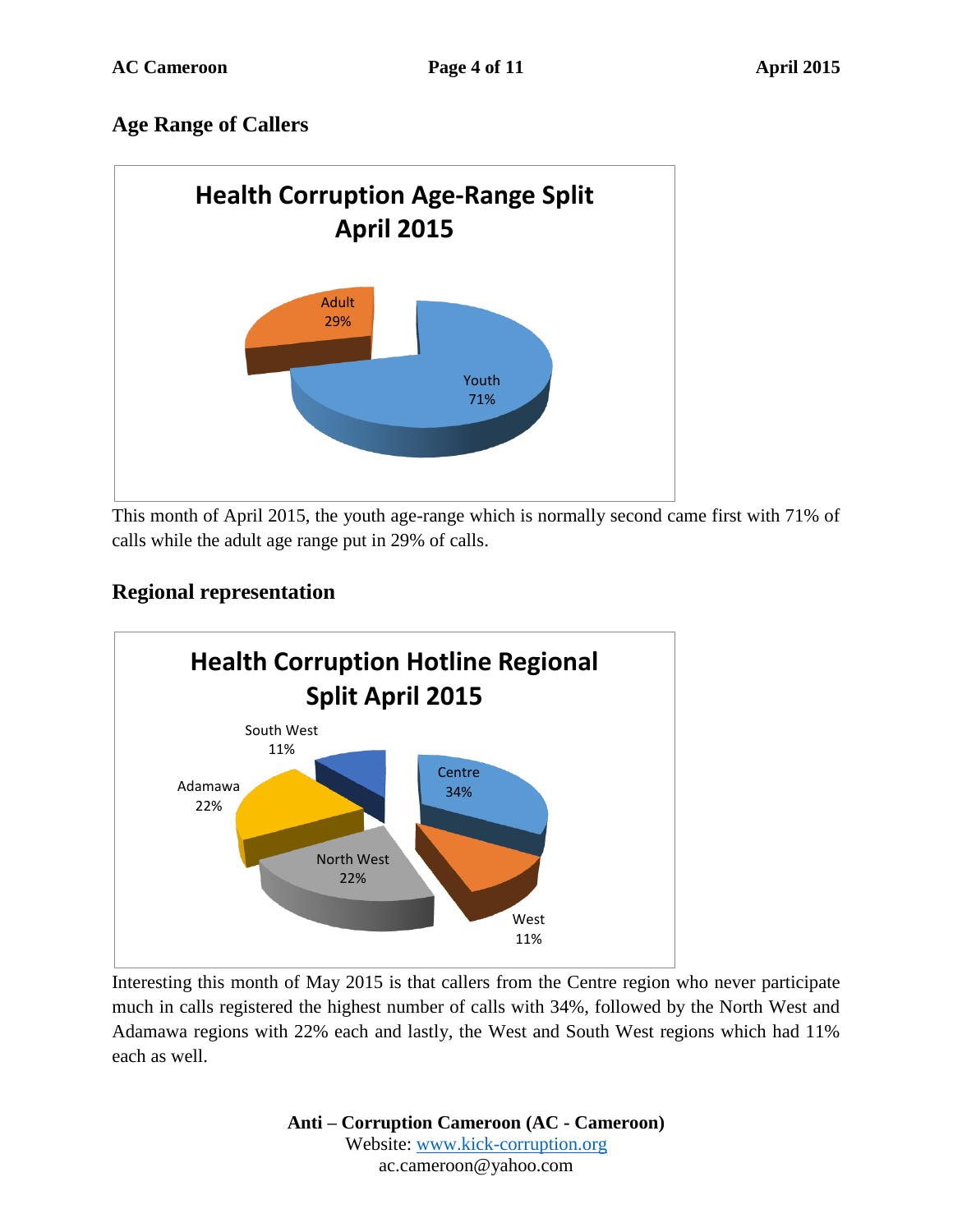### **AC Hotline Phone**

The AC hotline phone received 48 calls this month with a total number of 21 complaints: 11 corruption complaints and corruption assimilated offences, as well as 7 non-corruption related offences.

In addition to calls received, field work was also carried out in a bit to recruit victims of corruption. In this regard, a total of 292 AC brochures were distributed and 265 posters pasted in the Mvogbetsi, Madagascar, Melen, Mendong and Essos markets resulting in 5 corruption complaints collected from the field.



90% of callers responded to calls while just 10% of callers did not respond to calls.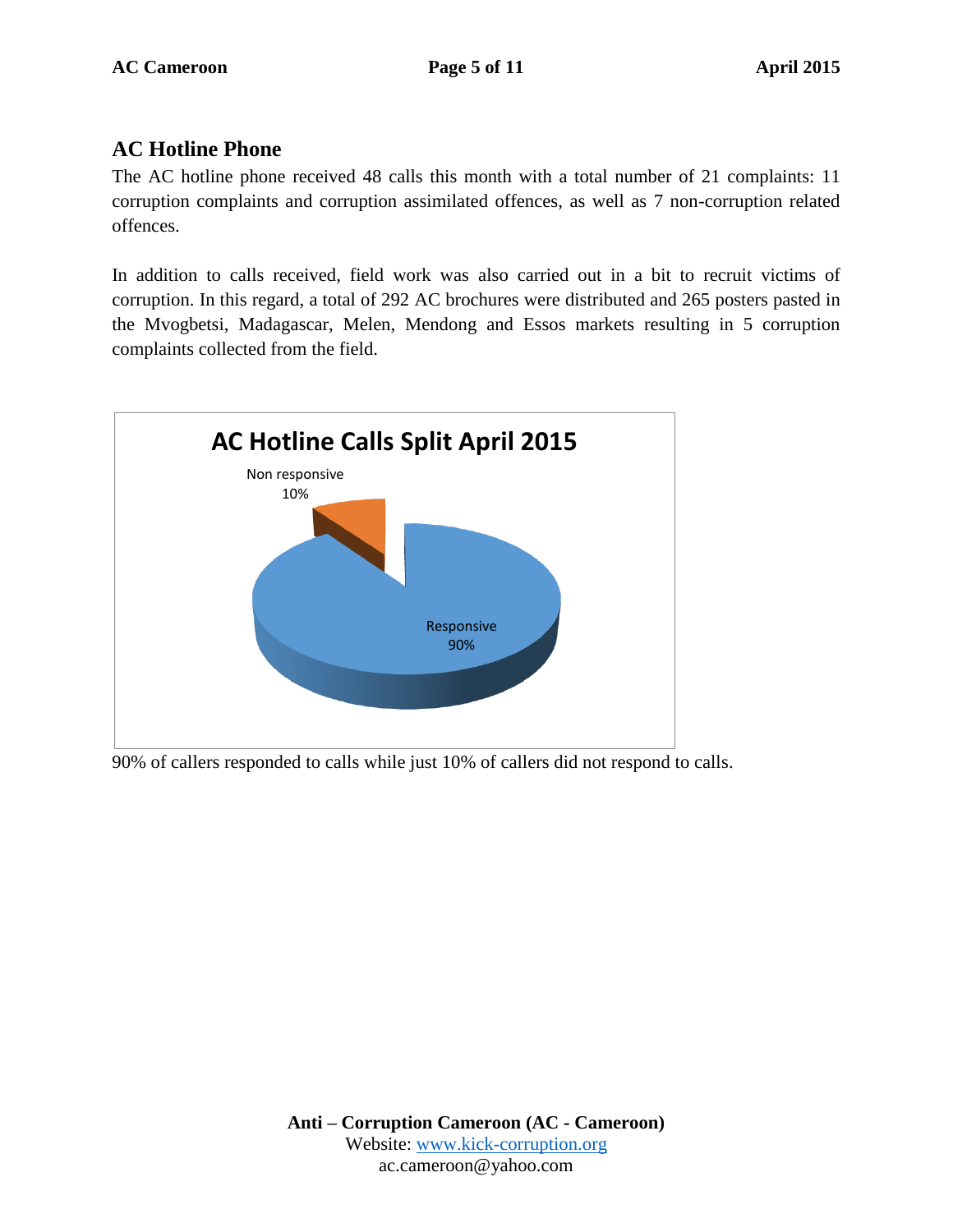

61% of responsive calls registered this month were corruption complaints, 22% of callers provided no complaint and 17% of callers had complaints which were not related to corruption.



Complaints bribery were the highest this month at 56%, followed by complaints against fraud and undue demand which had 13% each, complaints against embezzlement which had 12% and then abuse from forces of law and order which had 6%.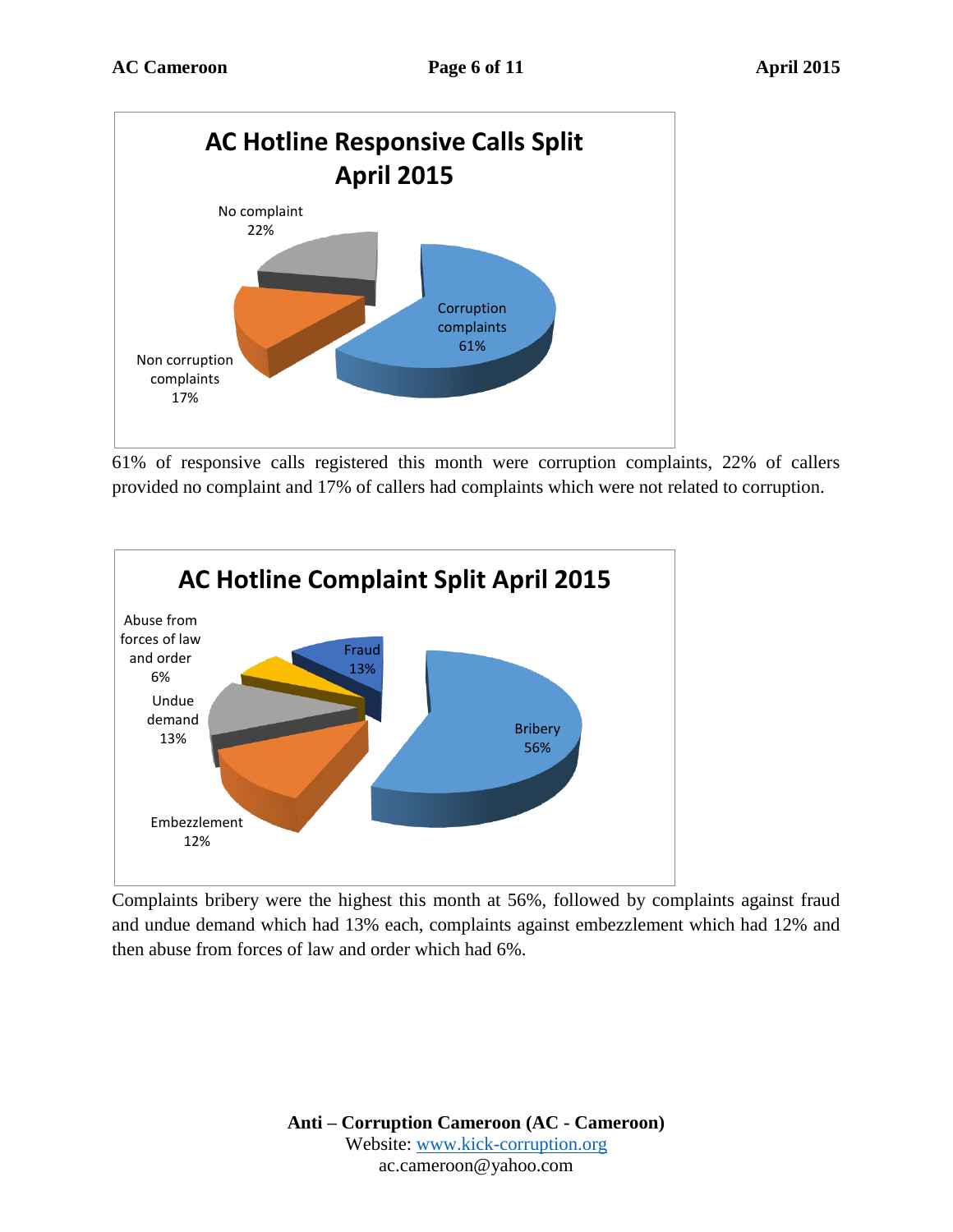

The highest number of non-corruption complaints this month was private problems with 34%, followed by land problems with 25%, breach of contract with 17% and lastly, abusive dismissal, debt recover problems and breach of trust complaints which all had 8% each.

# **Gender**



84% of callers this month of April 2015 were the male gender while the female gender participated with just a 16%.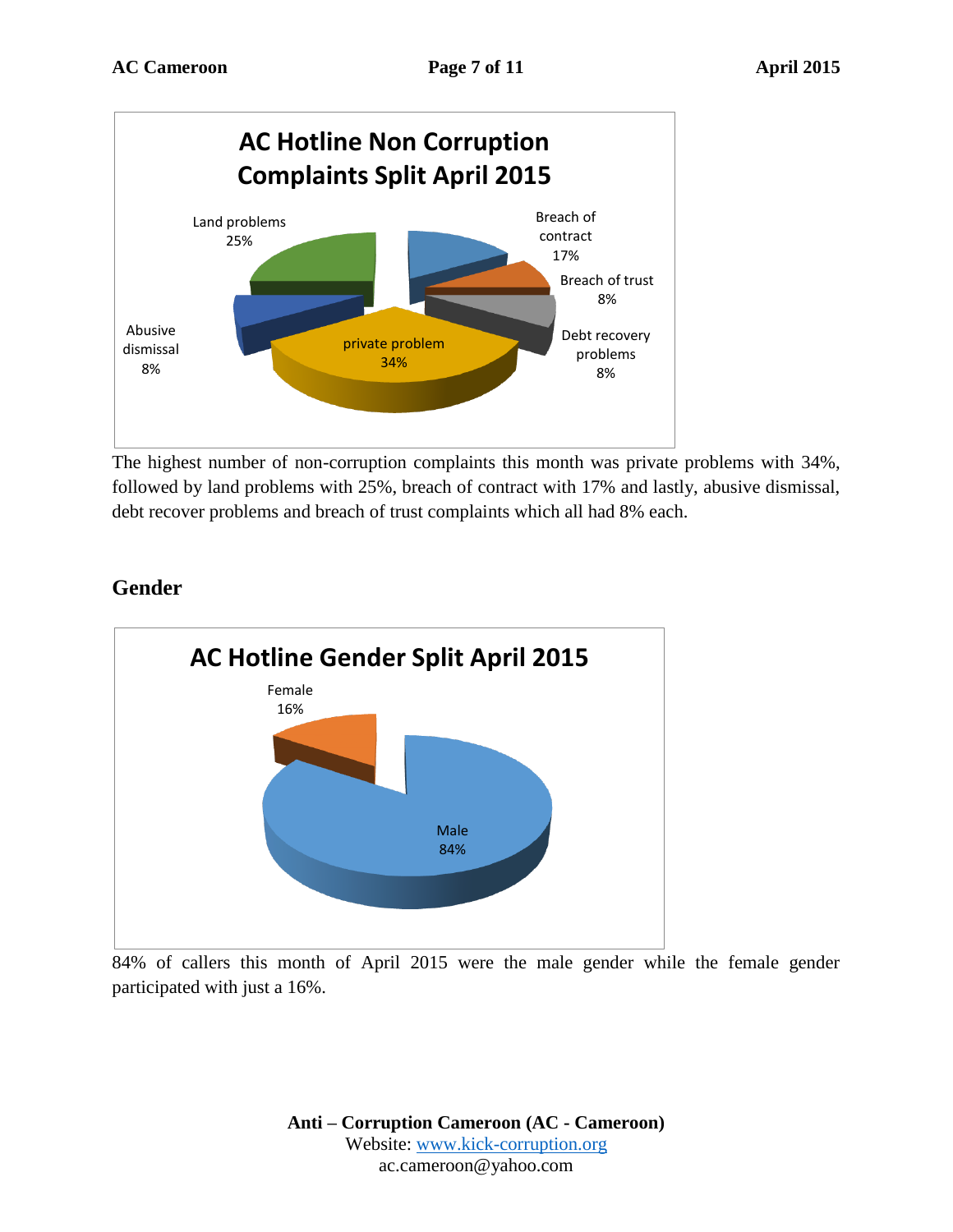## **Age Range of Callers**



The adult age-range had the highest percentage representing 62% of calls, followed by the youth age-range with 28% and lastly, the elderly age-range with 10%

## **Regional representation**



The Centre region had the highest number of complaints representing 62%, followed by Littoral, North and South West regions with 10% each and lastly, the West and North regions with 4% each.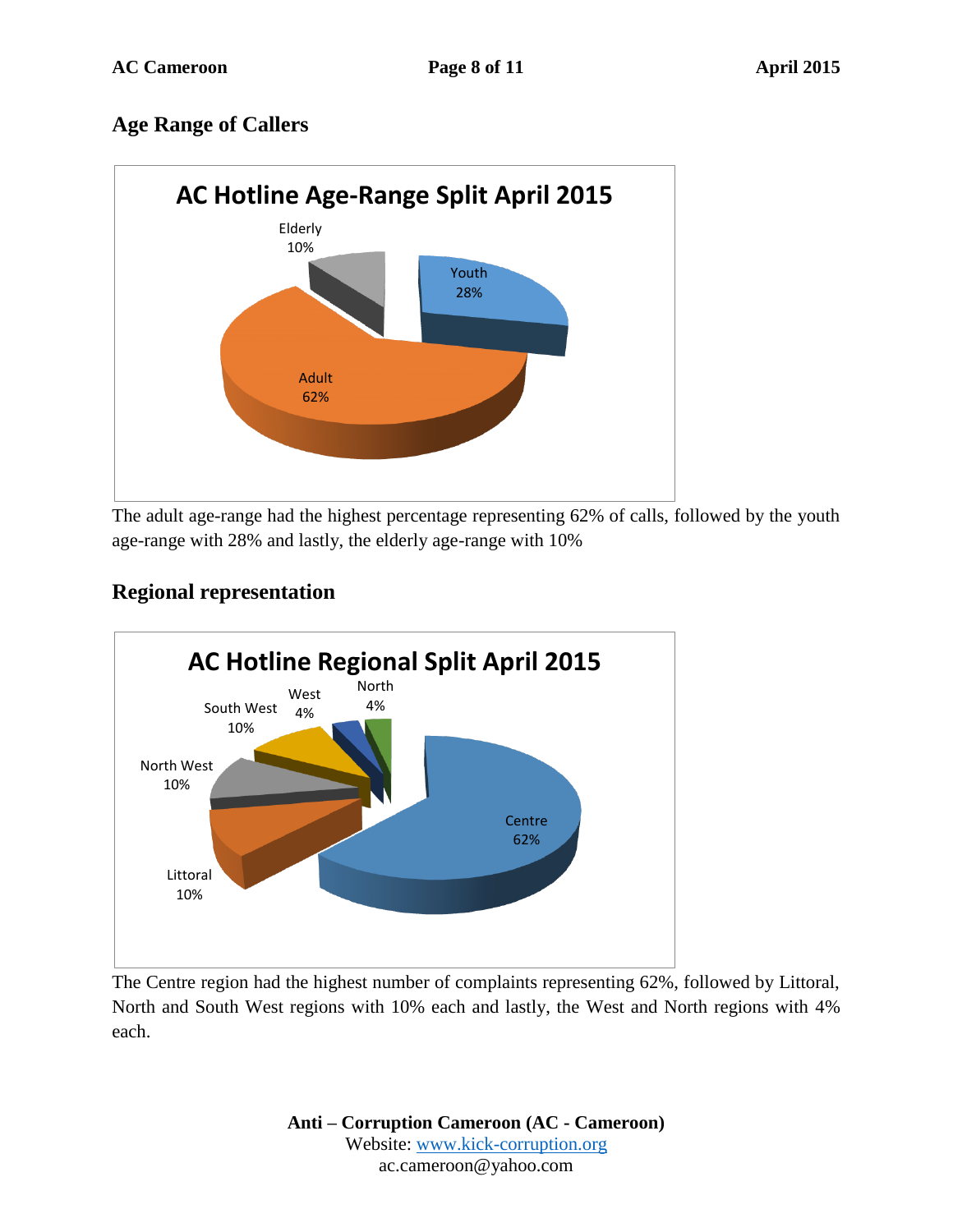### **Email/postal complaints**

One corruption complaint came in through the email address on Embezzlement of state funds. One other complaint also came in through the postal box on Corruption and Fraud.

### **Investigations**

Investigations were carried out in a new case file on bribery opened this month. The victim was solicited 800,000 F CFA in order that her son could be employed at the national Cameroon Telecommunication Company (CAMTEL). According to her, arrangements were made for the money to be paid installmentally with an upfront payment of 200,000 FCFA. During the time frame the bribe was being paid, the victim's son was employed. His contract was terminated on the 9<sup>th</sup> month after payments for the bribe had been completed. AC contacted the CAMTEL head office here in Yaounde with a copy of the complaint after struggling to get the offender's whereabouts in vain. A human resource officer from CAMTEL contacted AC later with information that the culprit is currently being pursued by the organization as it touches on their reputation directly

Investigations were also carried out in a new complaint file on fraud and Embezzlement opened this month. The victim complained that his employer issued him a fake contribution number for his National Social Insurance Fund (CNPS) contributions. This means 1,164 F CFA was deducted from his salary every month for seven years as payment for his CNPS contributions which in actual terms was never paid. The CNPS head office working on resolving the case considering the offender in question is a giant security company which is one of their fervent customers.

Investigations were also carried out in another new complaint file on bribery opened this month. The victim paid 600,000 F CFA as bribe to the offender to help facilitate the entrance of his kid brother into the Higher Technical Training College (ENSET) Kumba. The victim's brother did not pass the entrance examination and he has been struggling to recuperate his money in vain. Investigations are ongoing as AC is trying to get in touch with the offender in vain. He has changed his telephone number, address and seems to have disappeared into thin air.

### **Legal follow-up**

Case follow-up this month continues with the old court case of motor bike riders against the head of the Nkolbisson municipal storeroom still at the level of hearings in the high court in Yaoundé. The next hearing is slated to take place on June  $17<sup>th</sup>$  2015. AC is pushing for the defendant to be tried in absentia considering the fact that he has not been attending court hearings.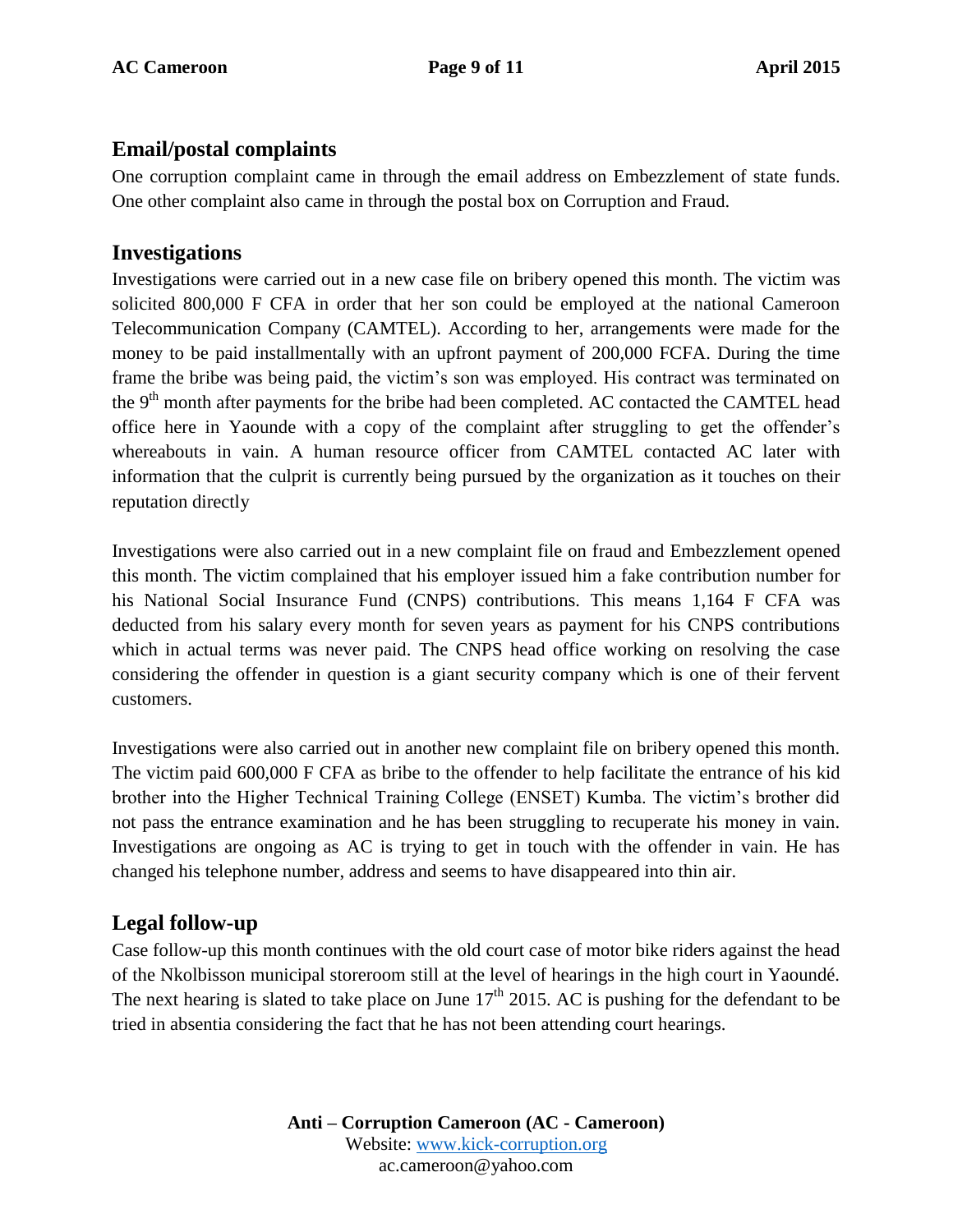AC contacted the colonel in charge of the case of the concrete dealer against the Sheriff of the civil engineering unit of the military base located at Olembe that was being resolved following military rules. The colonel appealed to AC to hold on as the decision was not ready to be made public yet.

A court case is being prepared with regards to the case file opened last month on corruption and oppression. The victim complained against a market councilor and a commissioner of police who acted in complicity to arrest and lock her up in a male cell room at the mokolo police station where she was raped. AC is in the process of assembling other victims as replication for the case.

### **Management**

The two jurists retained for testing in the month of February are still being tested and evaluated